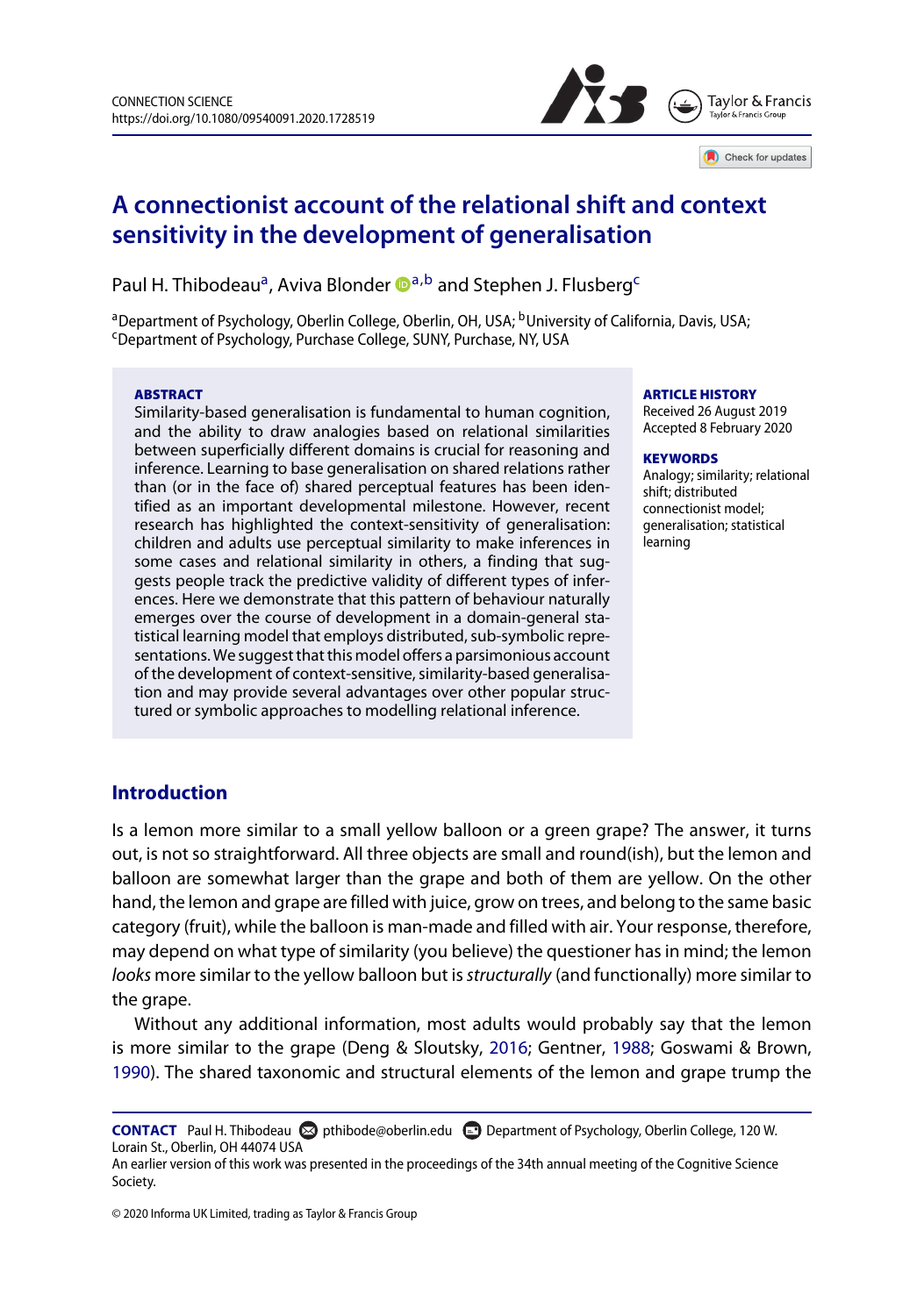#### 2  $\left(\rightarrow\right)$  P.H. THIBODEAU ET AL.

<span id="page-1-19"></span><span id="page-1-10"></span><span id="page-1-5"></span><span id="page-1-0"></span>superficial similarity of the lemon and balloon. However, this*relational match* requires relatively sophisticated knowledge of lemons and grapes; without it, the lemon will seem more similar to the balloon: a great deal of empirical research has found that young children typically base similarity judgments on perceptual features before they have the relevant domain knowledge to make relational matches (Badger & Shapiro, [2012;](#page-12-3) Gentner & Rattermann, [1998;](#page-12-4) Hayes & Thompson, [2007;](#page-12-5) Sloutsky, Deng, Fisher, & Kloos, [2015\)](#page-13-0). In other words, until young children gain sufficient knowledge of fruit, they are likely to say that a lemon is more similar to a yellow balloon than a grape. This developmental change in similarity matching–from an early reliance on surface-level, perceptual features to a later reliance on structural or relational properties–is known as the perceptual-to-relational shift (Gentner, [1988;](#page-12-1) Goswami, [1996;](#page-12-6) Piaget, [1952;](#page-13-1) Rattermann & Gentner, [1998\)](#page-13-2).

<span id="page-1-17"></span><span id="page-1-16"></span><span id="page-1-9"></span><span id="page-1-8"></span>Several properties of relational knowledge differentiate relational reasoning from nonanalytic processes (e.g. simple association; Halford, Wilson, & Phillips, [2010\)](#page-12-7). Relational knowledge is *structured* (if A is *larger* than B and B is *larger* than C, then A must be *larger* than C), *compositional* (A and B retain their identity in the compound representation, A is *larger* than B), and *systematic* (understanding John *loves* Mary implies the capacity to understand Mary *loves* John). Thus, relational knowledge provides a foundation for complex cognitive processes that are a hallmark of human intelligence (Gentner, [1983;](#page-12-8) Penn, Holyoak, & Povinelli, [2008\)](#page-13-3).

<span id="page-1-20"></span><span id="page-1-18"></span><span id="page-1-15"></span><span id="page-1-14"></span><span id="page-1-13"></span><span id="page-1-12"></span><span id="page-1-11"></span><span id="page-1-6"></span><span id="page-1-3"></span><span id="page-1-2"></span><span id="page-1-1"></span>Computational models have been instrumental in helping us understand the mechanistic underpinnings of relational reasoning (e.g. Falkenhainer, Forbus, & Gentner, [1989;](#page-12-9) Hummel & Holyoak, [1997\)](#page-13-4), and the emergence of relational reasoning in children (Doumas, Hummel, & Sandhofer, [2008;](#page-12-10) Gentner, Rattermann, Markman, & Kotovsky, [1995;](#page-12-11) Leech, Mareschal, & Cooper, [2008;](#page-13-5) Lu, Wu, & Holyoak, [2019;](#page-13-6) Morrison, Doumas, & Richland, [2011;](#page-13-7) Rogers & McClelland, [2004;](#page-13-8) Thibodeau, Flusberg, Glick, & Sternberg, [2013\)](#page-13-9). Notably, proponents of two modelling approaches that have been at the forefront of the field (*Structure Mapping Engine* – SME – proposed by Falkenhainer et al., [1989;](#page-12-9) and *Learning and Inference with Schemas and Analogies* – LISA – proposed by Hummel & Holyoak, [1997\)](#page-13-4) have offered somewhat different accounts of the development of relational reasoning and the developmental trajectory of similarity-based generalisation.

<span id="page-1-7"></span><span id="page-1-4"></span>Gentner et al. [\(1995\)](#page-12-11) used SME to show how conceptual change and knowledge accretion could give rise to the relational shift. On this account, relational reasoning emerges as domain-specific knowledge increases (Gentner, [1988;](#page-12-1) Gentner & Rattermann, [1991;](#page-12-12) but see Goswami, [1995\)](#page-12-13). In SME, concepts are coded in a predicate calculus that represents both objects and their relations in a structured, symbolic fashion. Knowledge accretion is achieved in the model by manually re-coding representations (and not, e.g. through experiential learning). While this model can accurately capture the perceptualto-relational shift in this fashion (i.e. by using "object-centered" representations to model the performance of younger children and "relation-centered" representations to model the performance of older children and adults), it leaves open the question of how conceptual re-representation emerges as people acquire domain knowledge through everyday experience (for an extended discussion of related issues see Thibodeau et al., [2013\)](#page-13-9).

Morrison et al. [\(2011\)](#page-13-7) used LISA to show how the development of inhibitory control mechanisms could support a shift in attention from perceptual to relational structure during generalisation. On this alternative account, the development of flexible cognitive control resources is crucial for being able to inhibit the allure of a superficial perceptual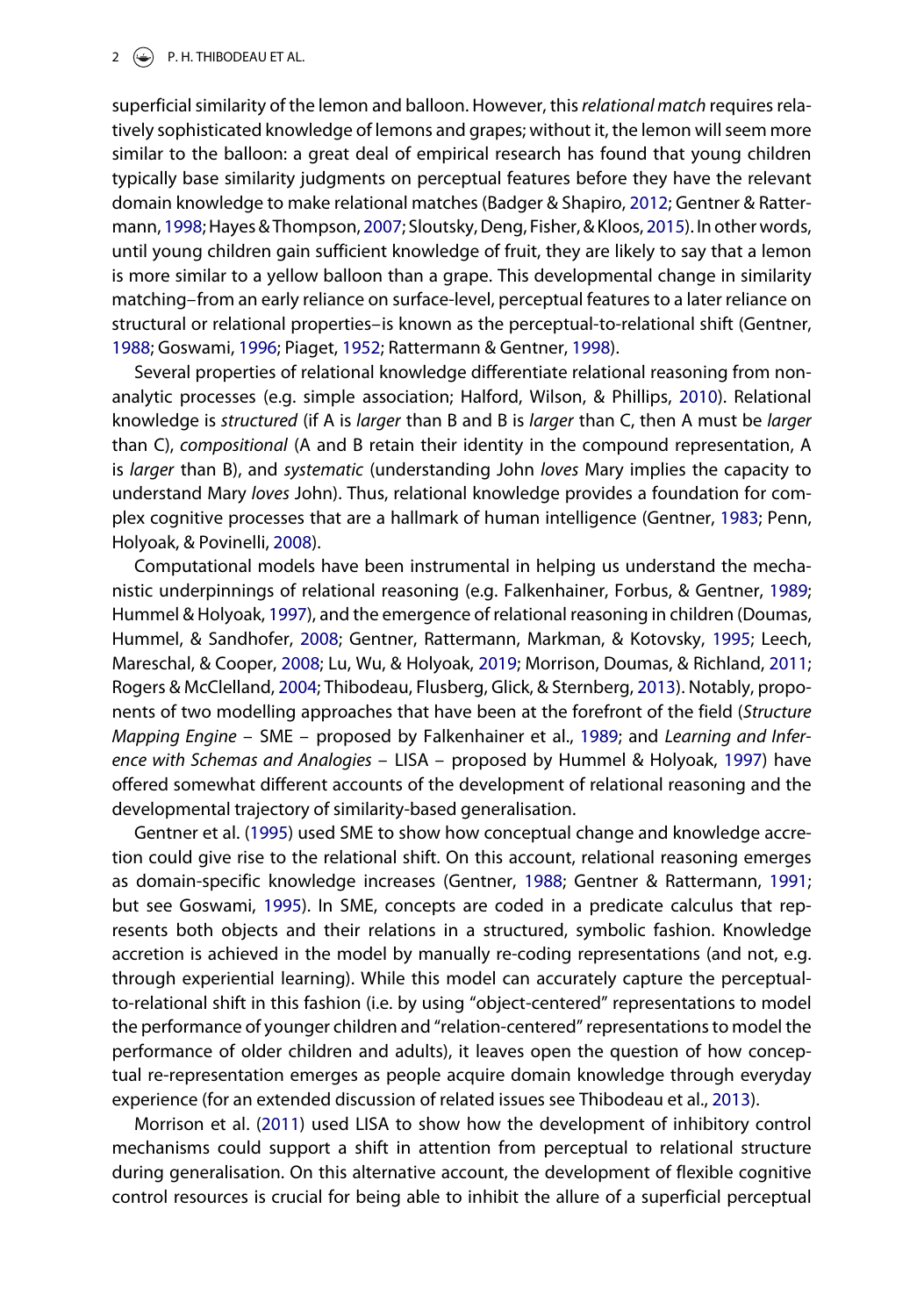match. Importantly, and in contrast to SME, the basic principles of LISA have been extended in an attempt to explain how explicitly structured conceptual representations might be learned from experience (*Discovery of Relations by Analogy – DORA –* proposed by Doumas et al., [2008;](#page-12-10) see also Doumas, Morrison, & Richland, [2018\)](#page-12-14).

<span id="page-2-3"></span><span id="page-2-2"></span><span id="page-2-1"></span>There are clear advantages to both of these modelling frameworks, especially since SME and LISA have been used to simulate such a wide range of findings relating to knowledge representation and reasoning (Gentner & Forbus, [2011;](#page-12-15) Hummel & Holyoak, [2005\)](#page-13-10). Using these models to explain the developmental trajectory of relational reasoning, therefore, represents a parsimonious extension of each approach that helps explain several key empirical findings.

<span id="page-2-5"></span><span id="page-2-4"></span><span id="page-2-0"></span>However, the reliance on formal representational structure in these models may also represent a limitation. Computational models that lack formally structured representations (e.g. Leech et al., [2008;](#page-13-5) Rogers & McClelland, [2004;](#page-13-8) Thibodeau et al., [2013\)](#page-13-9) may be better suited to explain the context-sensitivity of certain similarity judgments. For instance, recent findings call into question whether similarity-based generalisation follows a universal, across-the-board, perceptual-to-relational shift (Bulloch & Opfer, [2009;](#page-12-16) Opfer & Bulloch, [2007;](#page-13-11) Tarlowski, [2018\)](#page-13-12). According to the *predictive validity* view, children do not *necessarily* proceed from generalisation by perceptual features to generalisation by relational structure. Instead, they generalise flexibly over different types of similarity depending on the context of their judgment. In certain domains, children (and adults) will have *learned* that inferences based on relational similarity are more reliably predictive of success, while in other domains inferences based on perceptual similarity may actually be more successful.

Data supporting the predictive validity view come from studies in which children and adults are asked to make inferences about a novel object in different contexts (Bulloch & Opfer, [2009;](#page-12-16) Opfer & Bulloch, [2007\)](#page-13-11). Consider the triad of insects in Figure [1.](#page-3-0) In each of the three insect triplets, there are two adults (AA, BB, and TT) and one juvenile (*a, b,* and *t*). The triads were designed such that the insects on the top row (the "samples": AA, *a*; BB, *b*) represent potential matches for the insects on the bottom (the "target": TT, *t*). In every case, the target juvenile looked similar to the juvenile from one of the samples (in this case both *b* and *t* are light whereas *a* is dark) and the target adults looked similar to the adults in the other sample (in this case both AA and TT are light whereas BB is dark).

Bulloch and Opfer [\(2009\)](#page-12-16) designed two different conditions to examine whether they could influence how people would generalise about the target juvenile: one in which the relational information was relevant (the juvenile is the *offspring* of the co-occurring adults, and so should they should share similar properties) and another in which the relational information was irrelevant (the juvenile is the *prey* of the co-occurring adults, so they need not have anything in particular in common). Then they had participants make inferences about the target juvenile, asking about category membership (is*t* the same kind as *a* or *b*?), an unobservable property (does*t* have "gogli" inside its blood similar to *a* or *b*?), and future appearance (will *t* look like *a* or *b* in the future?).

According to the *predictive validity* perspective, in the condition where the relation is relevant (i.e. when the participant is told that the juveniles are the *offspring* ofthe co-occurring adults), participants should choose the sample in which the adults look like the target adults (i.e. AA). That is, they should make an inference based on *relational* similarity. In the context where the relation is irrelevant (i.e. when the participant is told that the juveniles are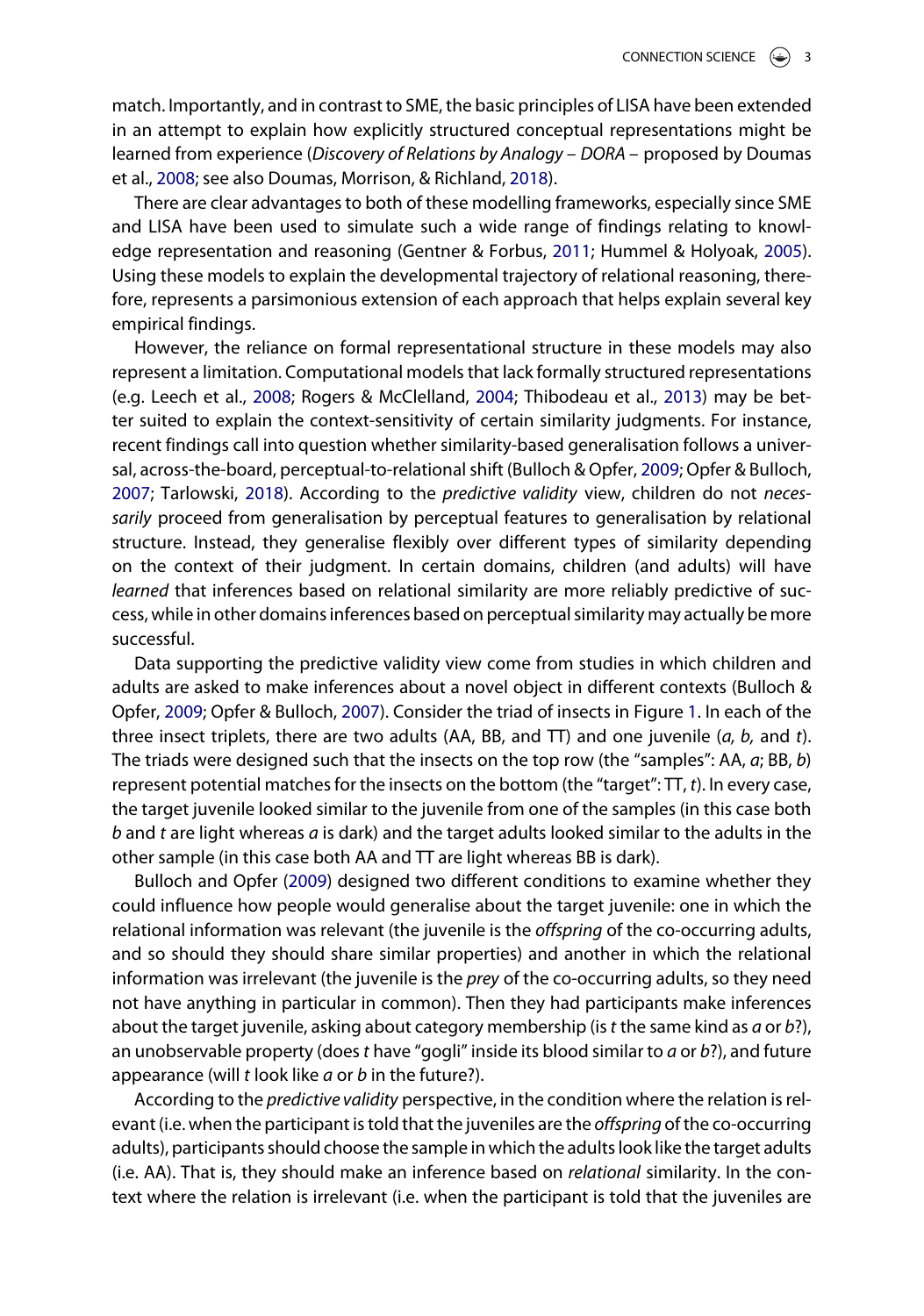

<span id="page-3-0"></span>**Figure 1.** An example trial from Bulloch and Opfer [\(2009\)](#page-12-16). The target juvenile (*t*) is perceptually more similar to (*b*) but is sometimes presented in a relational context that makes it more similar to (*a*).

the *prey* of the co-occurring adults), participants should choose the sample in which the juvenile looks like the target juvenile (i.e. *b*). That is, they should make an inference based on the *perceptual* similarity of the juveniles.

As expected, Bulloch and Opfer [\(2009\)](#page-12-16) found that adults based their inferences about the target juvenile on perceptual properties of the juveniles in the prey context and relational properties (i.e. the similarity of the adults) in the offspring context. Patterns of results from three-, four-, and five-year-old children looked increasingly like those of the adults, supporting the view that there is not a universal trend from generalising by perceptual features to generalising by relational structure. Instead, these findings suggest that children and adults flexibly generalise using features or relations when contextually appropriate, based on their prior knowledge.<sup>[1](#page-11-0)</sup>

# <span id="page-3-1"></span>*The present study*

<span id="page-3-4"></span><span id="page-3-3"></span><span id="page-3-2"></span>While the data provided by Bulloch and Opfer [\(2009\)](#page-12-16) complicate the traditional picture of the emergence of relational reasoning over the course of development, we present a series of neural network simulations that spontaneously capture these findings and help explain the development of context-sensitive, similarity-based generalisation. The model architecture and simulated environment build on previous work that has explored the capacity of certain connectionist networks to capture and explain the development of semantic knowledge (Rogers & McClelland, [2004\)](#page-13-8) and relational reasoning (e.g. Flusberg, Thibodeau, Sternberg, & Glick, [2010;](#page-12-17) Kollias & McClelland, [2013;](#page-13-13) Lampinen, Hsu, & McClelland, [2017;](#page-13-14) Leech et al., [2008;](#page-13-5) Thibodeau et al., [2013\)](#page-13-9). This research has shown how and why higher-level cognitive abilities like analogical reasoning could spontaneously emerge over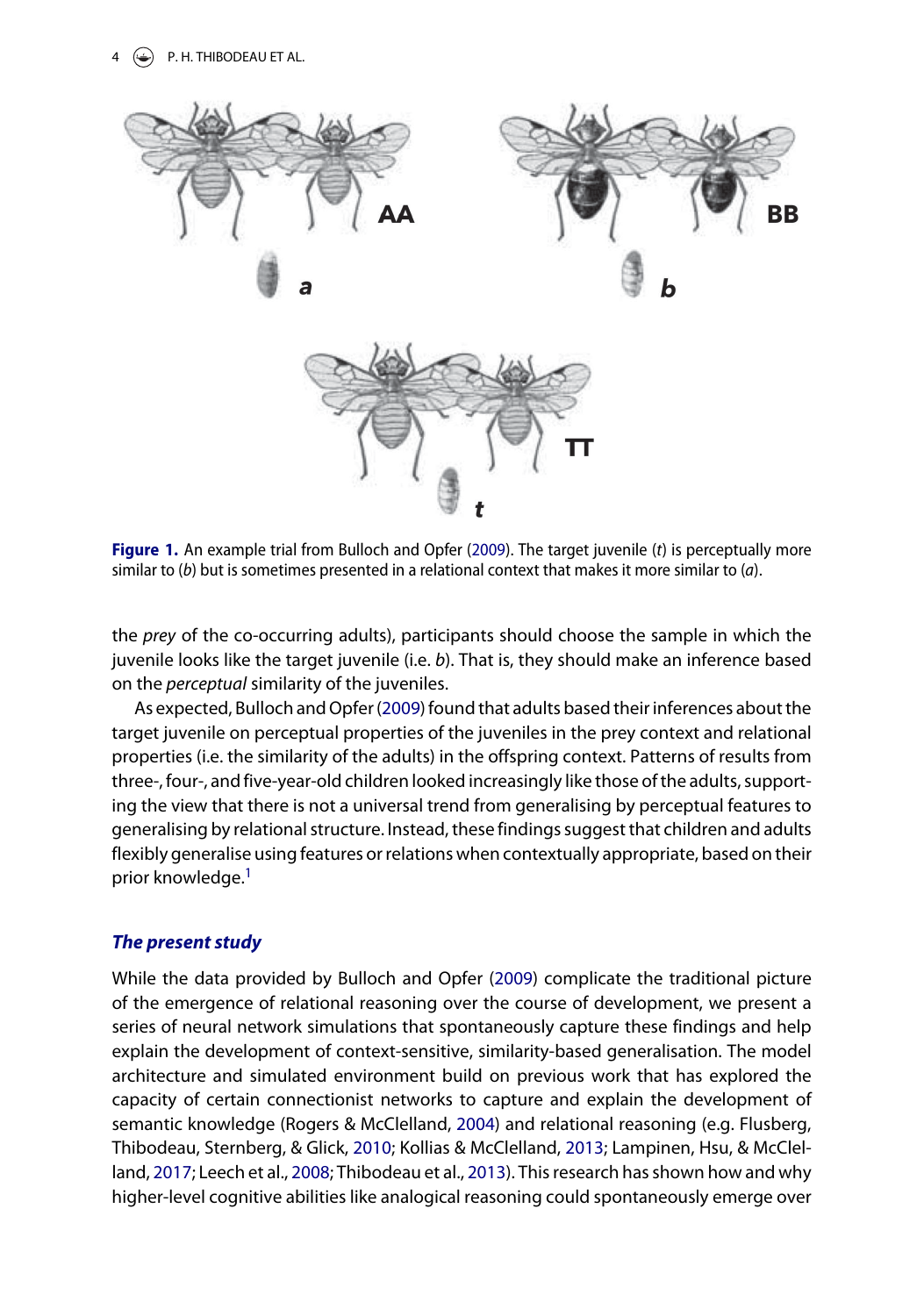the course of development based on domain-general principles of statistical learning and distributed representation.

The present simulations advance this work byfocussing specifically on the relational shift and the mechanisms that support context-sensitive inferences. The modelling approach addresses limitations of classical structured and symbolic models like SME while retaining important insights from the empirical literature (e.g. the causal role that language seems to play in driving the development of relational reasoning; see Flusberg et al., [2010;](#page-12-17) Gentner & Rattermann, [1991;](#page-12-12) Thibodeau et al., [2013\)](#page-13-9). In particular, our model is naturally contextsensitive (a well-known strength of connectionist networks; Flusberg & McClelland, [2014;](#page-12-18) Rogers & McClelland, [2004\)](#page-13-8) and embodies the key principles underlying the predictive validity account of similarity-based reasoning.

# <span id="page-4-1"></span>**Simulation**

# *Methods*

The environment and structure of our model were designed to replicate some of the essential features of Bulloch and Opfer's [\(2009\)](#page-12-16) study (see Figure [2](#page-4-0) for network architecture and simulation parameters). As input, the model takes a juvenile insect, presented as distributed patterns over a 15-unit array (of 0s and 1s), and a relational context, presented symbolically with a localist representation in a 5-unit array. The patterns that represent the juveniles were designed to operationalise Bulloch and Opfer's [\(2009\)](#page-12-16) manipulation of perceptual similarity. The 15-unit array allowed for the creation of six "training juveniles" that were equally different from one another, with slightly negative pairwise correlations  $(r = -0.2)$ , and a "test juvenile" that was perceptually similar to one pair of "training juveniles"  $(r = 0.4)$ but not the others  $(r = -0.2$ ; see Figure [3\)](#page-5-0). The symbolic representation of the relational



<span id="page-4-2"></span><span id="page-4-0"></span>**Figure 2.** The network architecture and simulation parameters for the feedforward connectionist model, which is an adaptation of the Rumelhart network (Rumelhart, [1990\)](#page-13-15). As input the model takes a distributed representation of a juvenile insect (*Subject*) in a relational context (*Relation*). These inputs feed forward to two hidden layers: in one (*Subject Representation*) the model learns an internal representation of the juvenile insects; in the other (*Integration*) the model learns to combine the two streams of input. The pool of *Output* units in the model include (a) three adult insects who the juvenile could be "born to," "eaten by," and "look like"; (b) three "bug types"; and (c) three "bug properties."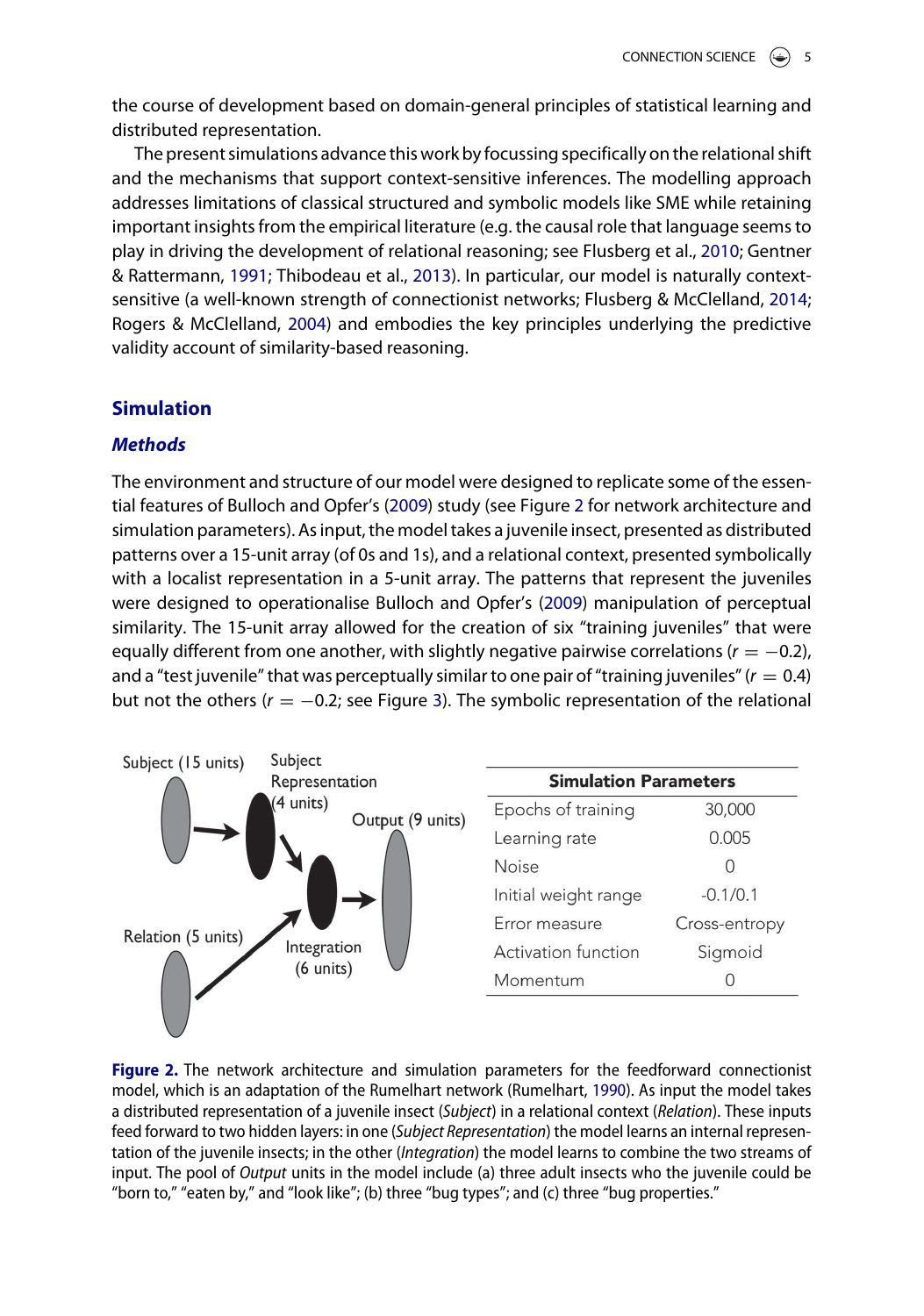### $6 \quad \Leftrightarrow$  P.H. THIBODEAU ET AL.



<span id="page-5-0"></span>**Figure 3.** Visualisation of the input representation of the juveniles. Pairwise "perceptual" similarity (overlap of distributed representation) of the six training juveniles is equivalent ( $r = -2$ ). Test-juvenile<sub>7</sub> is "perceptually" similar to training-juvenile<sub>1</sub> and -juvenile<sub>2</sub> ( $r = .4$ ) but equally dissimilar to the others (juveniles 3-6; *r* = −.2).

contexts corresponds to the linguistic information that the children were given about the juveniles or to the questions that the children were asked about the juveniles (e.g. *born to, eaten by, will look like, is, has*) by Bulloch and Opfer [\(2009\)](#page-12-16).

As output, the model learns to complete the inputs with the appropriate adult, category, or property, which are also represented symbolically, consistent with the verbal output that the children provided in the empirical study. Three of the nine output units represent adult insects and inform who the juveniles are *born to, eaten by,* and *will look like*. The other six output units represent category membership and internal properties of the juveniles (3 each; see Table [1\)](#page-5-1).

During training, the model learns about six juveniles in each of the five relational contexts. That is, the model learns that a given juvenile is *born to* a pair of (*adults*<sub>1</sub>, *adults*<sub>2</sub>, or *adults*3) adults, is *eaten by* a pair of (the 3 possible) adults, *will look like* a pair of (the 3 possible) adults, *is* one of three types of bugs (*type*1, *type*2, or *type*3), and *has* one of three types of specific properties (*property*1*, property*2*,* or *property*3). It learns these relationships through

| Pattern Type    | Subject<br>Juvenile | Relation                |                   |                     |               |                |
|-----------------|---------------------|-------------------------|-------------------|---------------------|---------------|----------------|
|                 |                     | <i>Born to (adults)</i> | Eaten by (adults) | Looks like (adults) | Is (bug type) | Has (property) |
| <b>Train</b>    |                     |                         |                   |                     |               |                |
| <b>Train</b>    |                     |                         |                   |                     |               |                |
| <b>Train</b>    |                     |                         |                   |                     |               |                |
| <b>Train</b>    |                     |                         |                   |                     |               |                |
| <b>Train</b>    |                     |                         |                   |                     |               |                |
| Train           |                     |                         |                   |                     |               |                |
| Test-relational |                     |                         |                   |                     |               |                |
| Test-perceptual |                     |                         |                   |                     |               |                |

<span id="page-5-1"></span>

|  | Table 1. Training and Test Patterns. |  |  |
|--|--------------------------------------|--|--|
|--|--------------------------------------|--|--|

The top six rows represent training patterns and the bottom two represent test patterns. In training, the network learns about six juvenile bugs in each of five relational contexts for a total of 30 training patterns. At test, the model is given partial information about a novel juvenile (either who the juvenile was *born to*, for the "relational" problems or *eaten by*, for the "perceptual" problems) and is asked to make inferences about the future appearance, category membership, and internal properties of that juvenile (predicted inferences shown for *test* patterns; the model was not given feedback on the test juvenile's future appearance, category membership, or internal properties).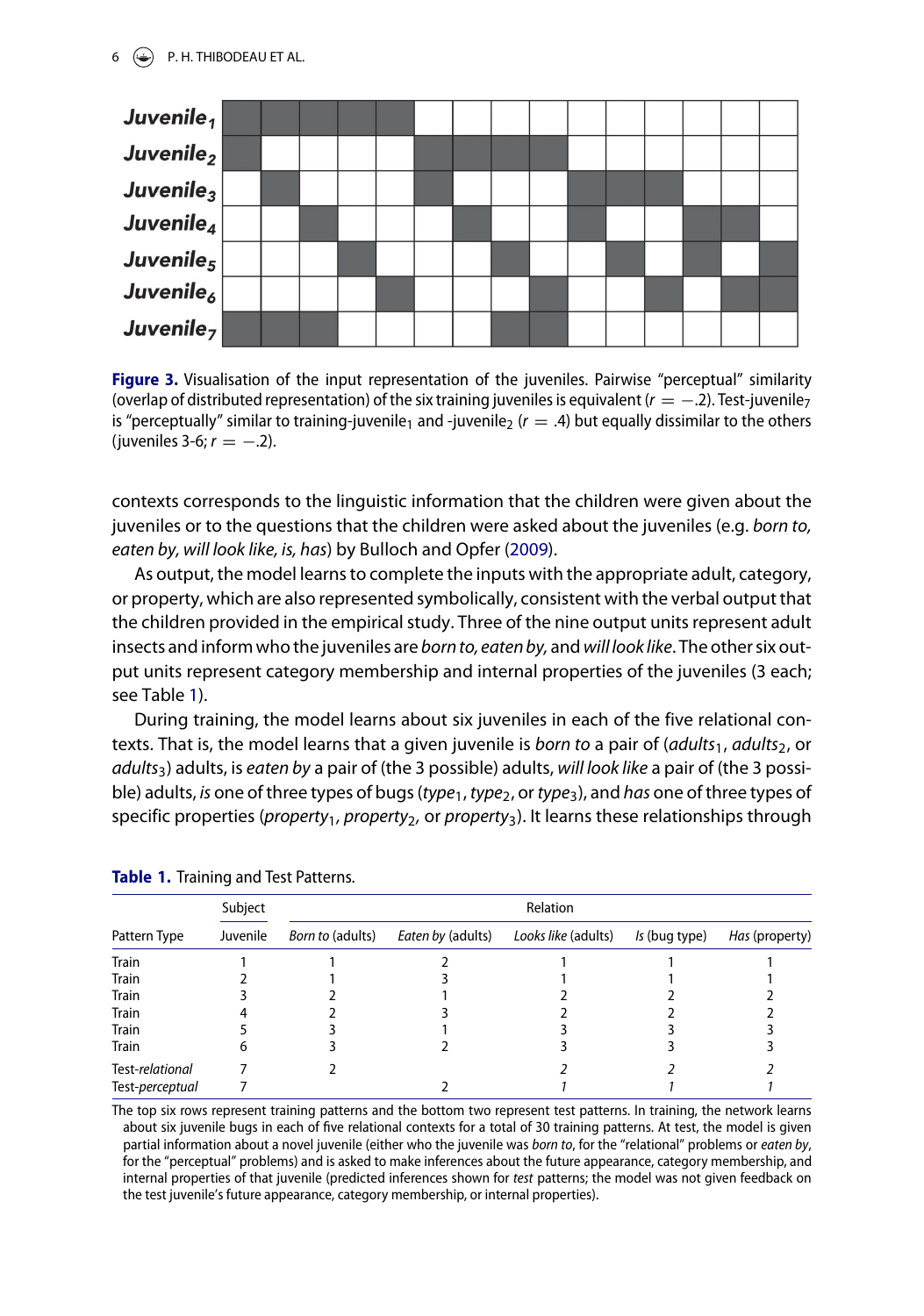<span id="page-6-0"></span>experience: Initial errors are corrected through a supervised learning algorithm (backpropagation of error; Hinton, [1986\)](#page-12-19). As connection weights between layers are adjusted, the model produces the "correct" output for the given input (subject-relation pairing). As a result, the model's representations of the juveniles in the two hidden layers (Subject Representation and Integration) come to reflect the structure of the environment (e.g. the relationships between the juveniles and the adults). One of the key features of the model is that the size of hidden layers is smaller than the size of input and output layers, thereby forcing the model to compress what it knows about various juveniles in these overlapping, distributed representations (see Rogers & McClelland, [2004\)](#page-13-8).

<span id="page-6-1"></span>Of note, the model behaves similarly if the Subject Representation hidden layer is removed and the two streams of input flow directly to the Integration hidden layer (as in a more straightforward 3-layer feedforward architecture). Including the Subject Representation hidden layer, however, provides additional information about what the model knows about the juvenile bugs (see, e.g. Flusberg et al., [2010;](#page-12-17) Rogers & McClelland, [2004,](#page-13-8) [2008;](#page-13-16) Thibodeau et al., [2013\)](#page-13-9). Whereas the Integration layer reflects what the model knows about a particular juvenile bug in a particular relational context, the Subject Representation layer reflects the model's context-independent knowledge of the juvenile bugs.

Thirty training patterns were created: one pattern for each of the six "training juveniles" in each of the five *relational* contexts. The model was trained for 30,000 epochs with the 30 training patterns. Although this amount of training may seem substantial, it is important to note that the model starts with absolutely no prior experience. People, on the other hand, almost always have relevant prior knowledge to build on. Recent work has shown that when similar models are given relevant experience to build on, they learn much more quickly (Thibodeau et al., [2013\)](#page-13-9).

Importantly, there is *coherent covariation* (Rogers & McClelland, [2004\)](#page-13-8) between the *born to, will look like, is,* and *has* relations. Juveniles *will look like*, *belong to* the same category, and *have* the same property as the adults that they are *born to*. In contrast, knowing that a given juvenile is *eaten by* a particular pair of adults does not license inferences about future appearance, category membership, or internal properties.

To test the network's ability to generalise, it is given partial information about a novel juvenile after it has learned about the six training juveniles. The pattern that represents this "test juvenile" was designed to be perceptually similar to one pair of juveniles that the network learned about in training and relationally similar to another. Perceptual similarity is operationalised as overlap in the distributed input representations  $(r = 0.4$  between the novel juvenile and the two perceptually similar juveniles and *r* = −0.2 between each of the other juveniles; see Figure [3\)](#page-5-0). That is, *juvenile*<sup>7</sup> was perceptually similar to *juvenile*<sup>1</sup> and *juvenile*<sup>2</sup> (i.e. in terms of its distributed representation) but relationally similar to *juvenile*<sup>3</sup> and *juvenile*<sub>4</sub> in the sense that it might be *born to* the same adults as *juvenile*<sub>3</sub> and *juvenile*<sub>4</sub> (see the bottom rows of Table [1\)](#page-5-1).

We presented the network with one of two kinds of inference problems after the training phase. In one (denoted as "test-*relational*" Table [1\)](#page-5-1), the network was given the novel juvenile and information about who that juvenile was *born to*. In the other (denoted as "test*perceptual*" in Table [1\)](#page-5-1), the network was given the novel juvenile and information about who that juvenile was *eaten by*. In neither case was the network told what the novel juvenile *will look like*, *is*, or *has*. These were inferences that the network was asked to make. In other words, the model was given feedback on who the "test juvenile" was *born to* or *eaten*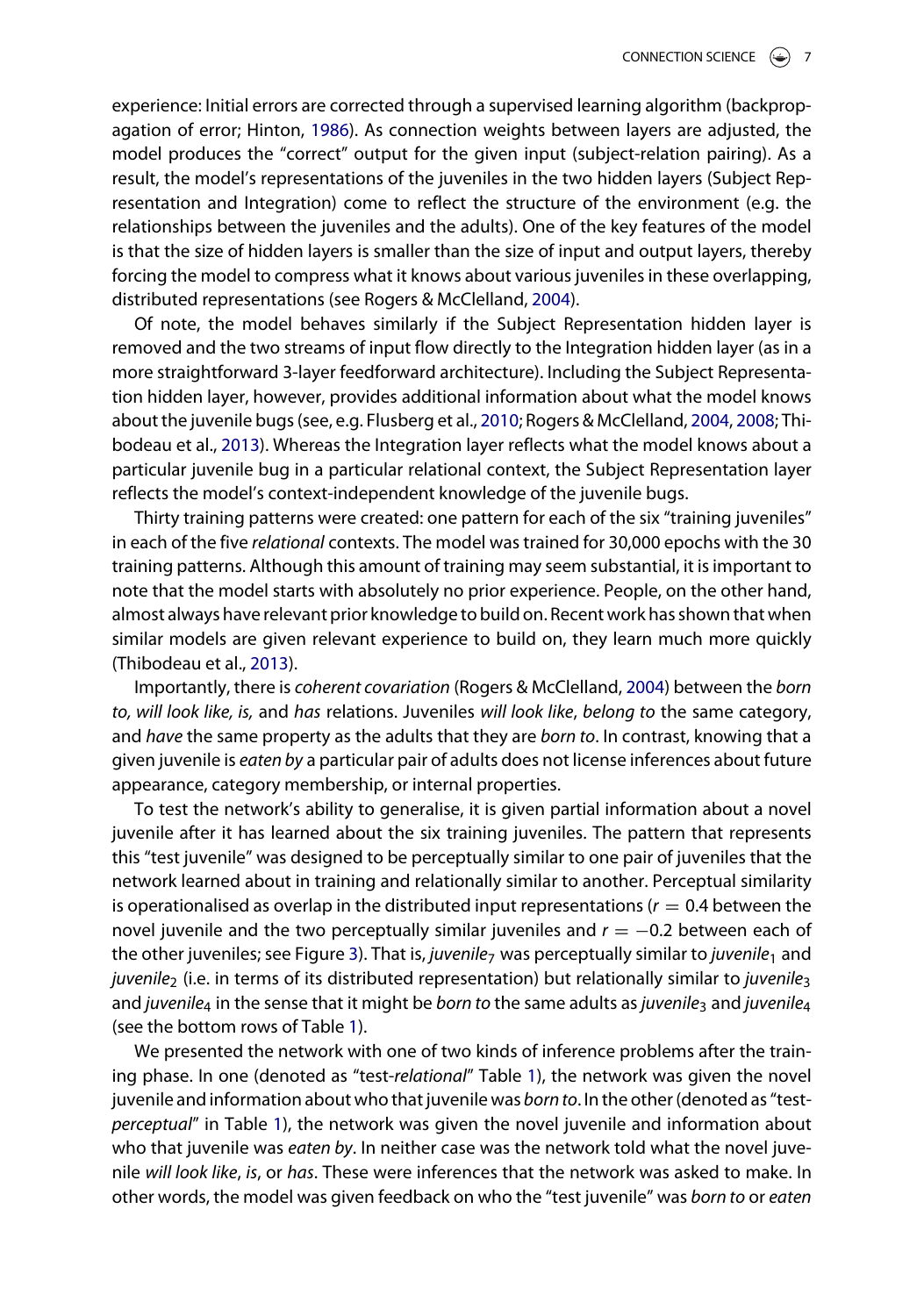#### $8 \quad \circledast$  P.H. THIBODEAU ET AL.

*by* in test phase, but not who the "test juvenile" *looks like,* what type of bug the juvenile *is*, or what properties it *has*.

We presented the novel information (a single pattern) to the network for 1,000 epochs and monitored the trajectory of its inferences. Simulations were run ten times in each condition, initialised with different random starting weights to ensure that results were not the product of an idiosyncratic network initialisation and to allow for statistical tests.

Our prediction was that the network would initially make inferences about the novel juvenile that were consistent with the perceptually similar juveniles (i.e. that the network would infer *juvenile*<sup>7</sup> will look like, is of the same type as, and has the same properties as *juvenile*<sub>1</sub> and *juvenile*<sub>2</sub>), since the distributed patterns representing these juveniles had significant overlap. However, we expected that the network would change what it thought about the novel juvenile in the *born to* condition (i.e. to infer that *juvenile*<sup>7</sup> is actually more similar to *juvenile*<sup>3</sup> and *juvenile*<sup>4</sup> because it is also born to *adults*2); we expected no such change in the *eaten by* condition. In other words, we expected the network to behave flexibly, learning to use the relational information when it was predictive (based on its own prior experiences during training) and to ignore it when it was not.

# **Results**

Before looking at the inferences the model made to the test patterns, we investigated how well the model learned the training patterns. Averaging across the 10 simulations, we found that cross-entropy error at the end of the training phase was low,  $M = 16.1$ ,  $SD = 9.7$ , compared to the cross-entropy error at the beginning of the training phase,  $M = 262.0$ ,  $SD = 3.9$ ,  $t(9) = 76.23$ ,  $p < .001$ . This indicates that the model learned to respond accurately to the training patterns during the training phase.

Then we turned to how the model behaved in the test phase. As predicted, the network initially made perceptual matches when presented with the novel juvenile. Learning who the novel juvenile was *born to*, however, led to a shift in the inference patterns of the model, consistent with a perceptual-to-relational shift. Such a shift did not occur when the model learned who the novel juvenile was *eaten by*, since there was no coherent covariation between *eaten by* and the inferential relational contexts (see Figure [4\)](#page-8-0).

To statistically analyze the inferential tendencies of the model, we conducted three repeated measures ANOVAs. The first contrasted pre- and post-learning in the offspring context and found a main effect of perceptual inferences,  $F(1,35) = 12.61$ ,  $p < .01$ , and an interaction between learning and inference type,  $F(1,35) = 74.54$ ,  $p < .001$ . Before learning (epoch 0 of test), the model was strongly biased toward making perceptual inferences. After learning (epoch 1,000 of test), the network showed a dramatic shift towards relational inferences (see the first and third pairs of bars in Figure [5\)](#page-8-1). That is, the model initially treated the novel juvenile like the previously learned, perceptually similar juveniles. But this changed when it was told that the novel juvenile was *born to* a different set of parents. Over time, it automatically re-conceptualized this juvenile to make inferences that were consistent with the juveniles that were *born to* the same adults.

The second ANOVA contrasted pre- and post-learning in the prey context and found a main effect of perceptual inferences,  $F(1,35) = 60.00$ ,  $p < .001$  and a relatively smaller but reliable interaction between learning and inference type,  $F(1,35) = 7.15$ ,  $p < .05$ . As in the offspring condition, the model first made perceptual inferences. Unlike the offspring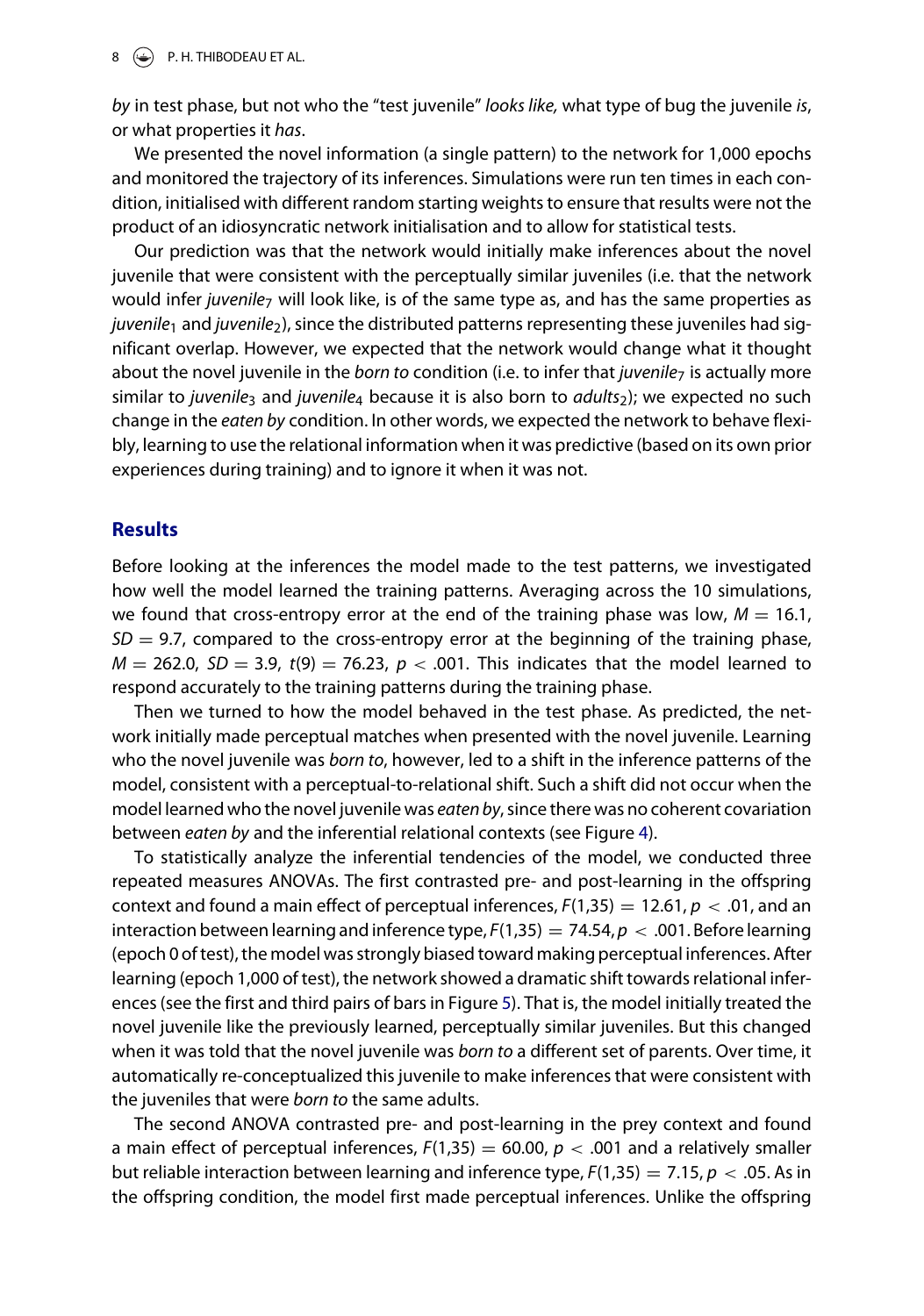

<span id="page-8-0"></span>**Figure 4.** Mean activation of units that represent the "relational" and "perceptual" inference by context. Error bars denote the standard errors of the means. The left panel shows results from the offspring problems and shows a relational shift: Initially the network makes perceptual inferences and later makes relational inferences. The right panel shows results from the prey problems and does not show a relational shift: It makes the same initial inferences as in the offspring condition, which do not change qualitatively over time.



<span id="page-8-1"></span>**Figure 5.** Mean activations of units that reflect "perceptual" and "relational" inferences before learning (left), after learning for the prey problems (middle), and after learning for the offspring problems (right). Error bars denote standard errors of the means.

condition, we did not see a crossover after learning, although it did become slightly more likely to make a relational inference (see the first two pairs of bars in Figure [5\)](#page-8-1).

Finally, the third ANOVA contrasted the post-learning inferences across the two conditions and found a significant interaction,  $F(1,35) = 14.50$ ,  $p < .001$ . Whereas the network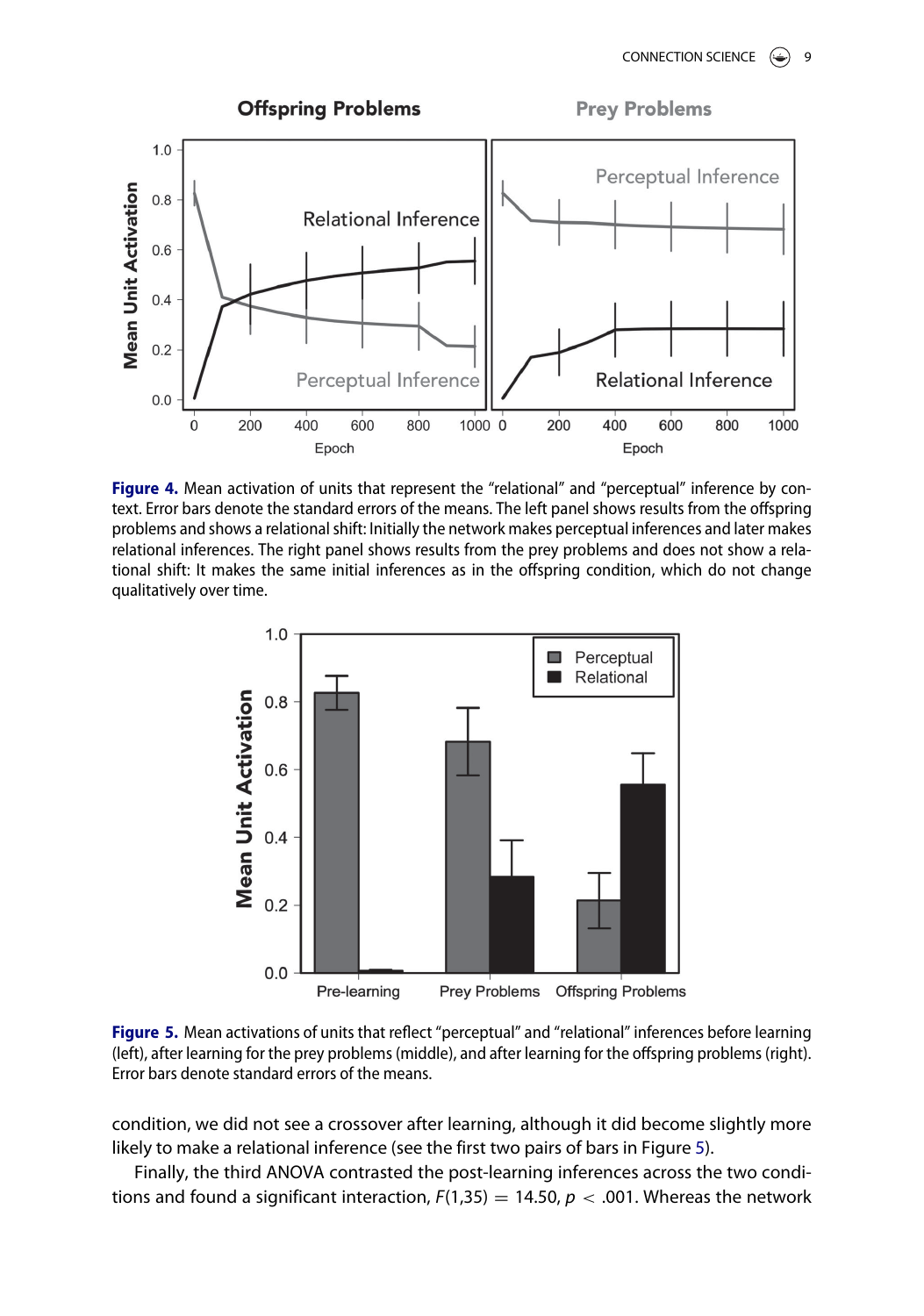$\left(\begin{matrix}\bigoplus\end{matrix}\right)$  P. H. THIBODEAU ET AL.

made more perceptual matches in the prey condition, it made more relational matches in the offspring condition (see the second and third pairs of bars in Figure [5\)](#page-8-1).

After analyzing the model's inferences, we checked whether the learning that occurred in over the 1,000 epochs of the test phase affected how the model responded to the training patterns. We wondered if, for example, the learning that occurred in the test phase may have interfered with what the model had learned in the training phase. We found no major changes in how the model responded to the training patterns after the test phase. For each of the training patterns, the output unit that was most strongly activated before the test phase was also the most strongly activated after the test phase. However, in several cases, the activation strength of the relevant output unit had decreased to some extent (e.g. from .97 to .88) and the strength of an irrelevant output unit had increased (e.g. from .02 to .19). These shifts were reflected in a higher measure of cross-entropy error for the training patterns after the test phase, which rose to  $M = 42.3$ ,  $SD = 16.7$ ,  $t(9) = 2.79$ ,  $p = .02$ , after being tested on *offspring problems*; and to *M* = 32.3, *SD* = 11.1, *t*(9) = 2.67, *p* = .02, after being tested on *prey problems*.

# **Discussion**

Consistent with Bulloch and Opfer [\(2009\)](#page-12-16)'s study of similarity-based generalisation, the model's learning trajectory moves towards predictive accuracy, rather than showing a wholesale shift from relying exclusively on perceptual information to relying exclusively on relational information. The empirical and modelling results therefore align with respect to the arc and endpoint of this learning trajectory. The arc is gradual and emerges from experience. The endpoint is skilful similarity-based generalisation that takes multiple sources of information into account.

However, the empirical and modelling results differ with respect to the starting point of this developmental phenomena. Bulloch and Opfer [\(2009\)](#page-12-16) found that the youngest participants in their study (3-year-olds) were more ambivalent in their patterns of similarity-based inference, choosing the relational match 61% of the time in offspring problems and 56% of the time in prey problems. The model, on the other hand, relies on perceptual information to make inferences in the early portion of the test phase before learning to make different inferences for offspring and prey problems.

One reason for this difference is prior knowledge. Three-year-old children came to the task with relevant experience of the contexts that were tested, whereas the model came to the task as a blank slate. As Bulloch and Opfer [\(2009\)](#page-12-16) acknowledge, "children came to our task knowing the value of the parent-offspring relation" (p. 120), which suggests that their participants may, at least in the offspring context, experience a perceptual-to-relational shift before they turn three. Prior empirical and theoretical work supports the view that perceptual information is primary in similarity-based generalization—until, at least, people have sufficient knowledge about the relevant categories and roles to understand the relational context (Badger & Shapiro, [2012;](#page-12-3) Gentner & Rattermann, [1998;](#page-12-4) Hayes & Thompson, [2007;](#page-12-5) Sloutsky et al., [2015\)](#page-13-0).

Another reason for the difference is the design of the task. Participants in the study were presented with a target and two samples. One of the samples was coded as a purely perceptual match to the target, and the other was coded as a purely relational match to the target. However, close inspection of the stimuli reveals that this distinction is somewhat fuzzy.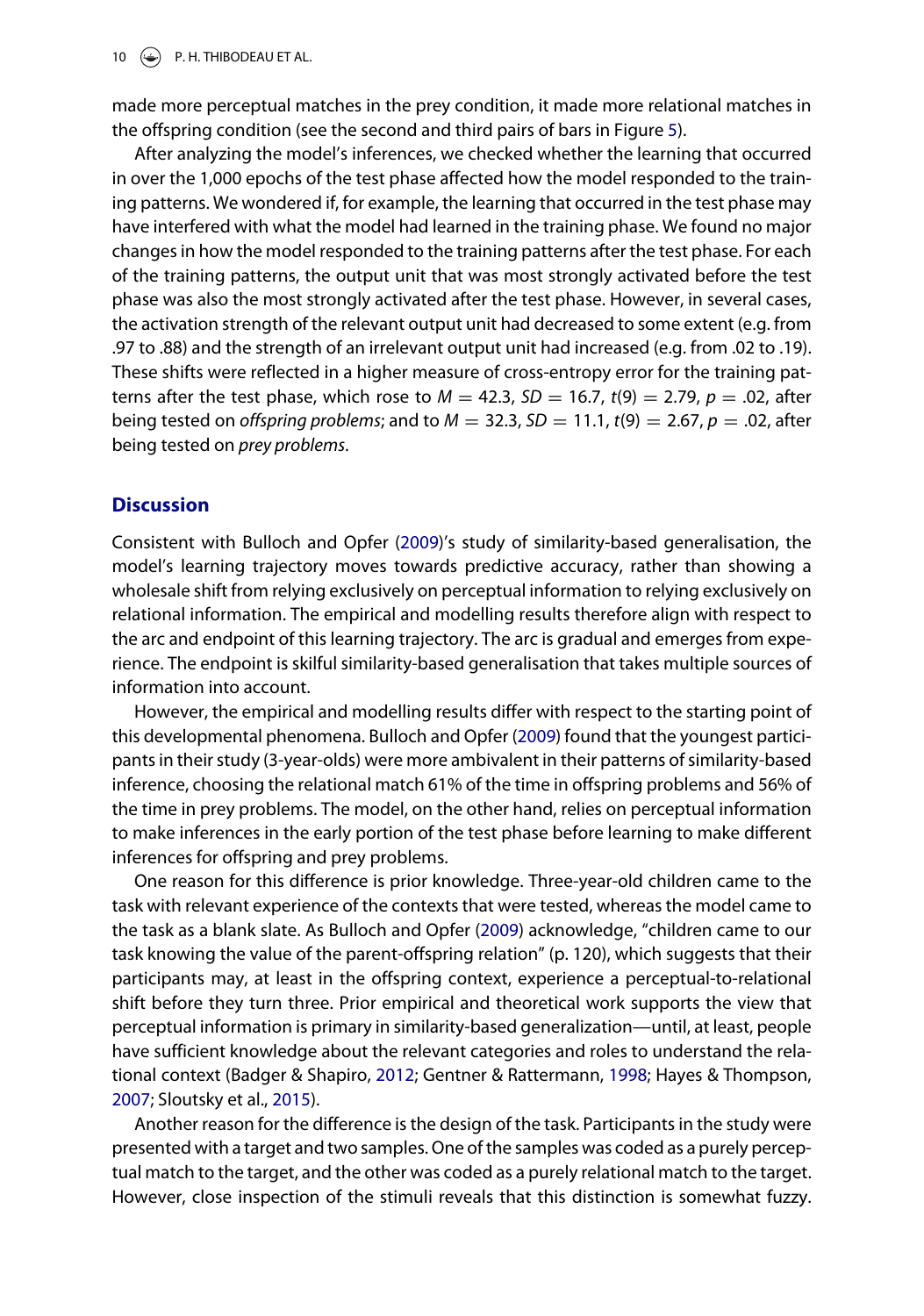Notice that in Figure [1](#page-3-0) the target juvenile (*t*) is a better perceptual match to the juvenile on the right (*b*) but the target adults (TT) are a better perceptual match to the adults on the left (AA). Since the inference questions focussed on the target juvenile, it was argued that attending to the perceptual similarity of the adults represented a relational inference. However, it is unclear if children who chose the relational option did so because of the relational condition or because of the salient perceptual similarity between the sample and target adults. This latter possibility seems especially likely since there was an overall preference for the "relational" option (even 5-year-olds in the *prey* condition chose the relational match over 45% of the time).

Nevertheless, the primary goal of the behavioural study is to show that, as children develop, they become increasingly sensitive to contextual information when making inferences about category membership. This perspective challenges the view that there are two distinct stages in the development of generalisation: one governed by perceptual similarity and another governed by relational similarity. Instead, both the behavioural and modelling results suggest that children learn to generalise flexibly and skilfully as they develop.

# **General discussion**

The results of our simulations provide evidence that certain important phenomena in the development of similarity-based generalisation can be captured by a general-purpose model of semantic learning (Leech et al., [2008;](#page-13-5) Rogers & McClelland, [2004;](#page-13-8) Thibodeau et al., [2013\)](#page-13-9). In this case, relational knowledge was learned from experience and represented sub-symbolically (rather than explicitly coded) in the connection weights and hidden layers. Relational reasoning emerged from the learning algorithm (backprop) that extracted coherent covariation from stimuli in the environment. Although the structural similarities between the juveniles were not directly perceptible (i.e. as measured in the overlap between input vectors representing the insects), the inferences that the model made in the offspring condition were consistent with what one would expect from a more structured model. Thus, our approach captures the documented primacy of perceptual information (Gentner, [1988\)](#page-12-1) and the context-flexibility of relational and perceptual generalisation (Bulloch & Opfer, [2009\)](#page-12-16).

While popular models like SME and LISA can likely accommodate these findings, to do so might require ad-hoc changes to existing processing algorithms in order to account for the role of context and predictive validity. The model used for the current study showed this behaviour without positing analogy-specific machinery or structured, symbolic representations (as with SME, Falkenhainer et al., [1989;](#page-12-9) LISA, Hummel & Holyoak, [1997;](#page-13-4) and DORA, Doumas et al., [2008\)](#page-12-10).

On this view, the primacy of perceptual information and context-flexibility emerge naturally from learned distributed representations of objects and relations. The model provides an account of how conceptual knowledge is re-organized through experience as it acquires domain-specific knowledge (Gentner et al., [1995\)](#page-12-11) and how this re-representation gives rise to relational reasoning. It does not require the concurrent development of working memory or inhibitory control (as was the case in Morrison et al., [2011;](#page-13-7) although see Kollias & McClelland, [2013](#page-13-13) for a fully connectionist account that considers these important cognitive mechanisms).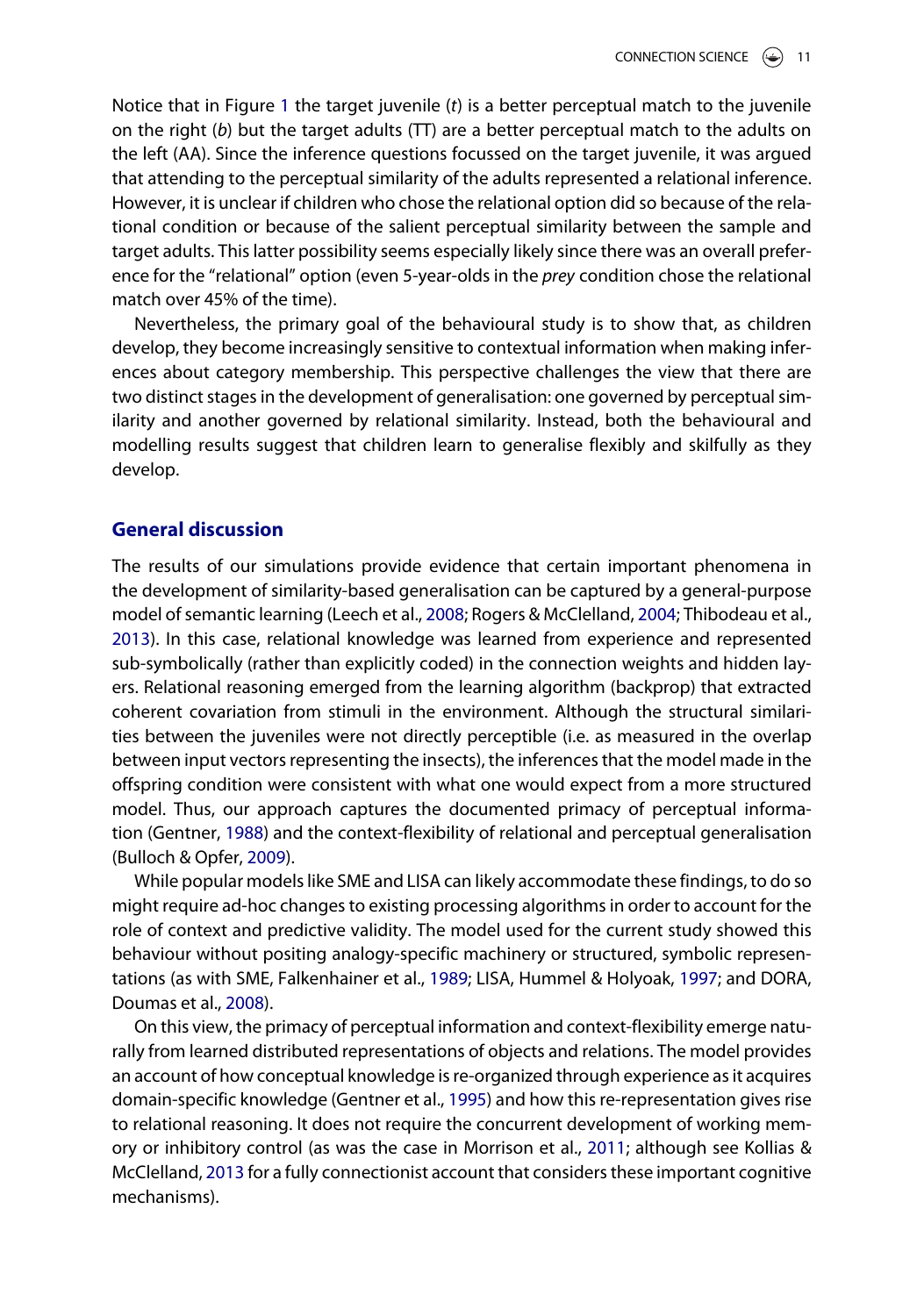#### 12  $\left(\frac{1}{2}\right)$  P. H. THIBODEAU ET AL.

<span id="page-11-6"></span><span id="page-11-4"></span><span id="page-11-3"></span><span id="page-11-1"></span>With this said, it is important to be clear that we are not claiming that our model can account for all facets of human analogical reasoning. Many of the tasks that SME and LISA and DORA model so well (e.g. explicit analogical mapping of features and relations between domains) rely on processes that we purposefully did not try to simulate (e.g. Bowdle & Gentner, [1997;](#page-12-20) Morrison et al., [2004\)](#page-13-17). Tasks that involve maintaining representations in working memory for explicit mapping or sophisticated mechanisms of inhibitory control are likely beyond the scope of the current approach (Gentner & Markman, [1995;](#page-12-21) Halford et al., [2010\)](#page-12-7). For example, in one classic study of analogical reasoning, adults were first presented with a complex linguistic description of a military problem and its solution before reading about a relationally similar medical problem (Gick & Holyoak, [1980\)](#page-12-22). Results indicated that participants who consciously recognised the structural similarity between the two problems were more likely solve the medical problem because they could draw on an analogy between them. The full range of cognitive processing for such a task, which involves building mental representations from language, maintaining representations of the two problems in working memory, and mapping between them is beyond the scope of the current modelling endeavour. The present work does, however, raise questions about when formal structure is necessary and provides a parsimonious account of context-sensitivity in the development of generalisation.

# **Conclusion**

<span id="page-11-5"></span><span id="page-11-2"></span>Similarity-based generalisation is fundamental to human cognition, and the ability to draw analogies based on abstract relational connections between superficially different domains is crucial for reasoning and inference (Gentner, [1983,](#page-12-8) [2010;](#page-12-23) Hofstadter, [2001;](#page-12-24) Penn et al., [2008\)](#page-13-3). Learning to base generalisation on shared relations rather than (or in the face of) shared perceptual features has been identified as an important developmental milestone (Gentner, [1988;](#page-12-1) Leech et al., [2008;](#page-13-5) Piaget, [1952;](#page-13-1) Rattermann & Gentner, [1998\)](#page-13-2). Unlike many other approaches to analogical reasoning that use symbolic representations and analogy-specific mapping mechanisms, we have shown that context-sensitive perceptual and relational reasoning can emerge over the course of development in a domain-general learning model that employs distributed, sub-symbolic representations.

#### **Note**

<span id="page-11-0"></span>[1. N](#page-3-1)evertheless, we would argue that the nature of Bulloch and Opfer [\(2009\)](#page-12-16)'s task does not provide strong evidence against the primacy of perceptual information. We further explore this issue in more detail in the Discussion.

# **Disclosure statement**

No potential conflict of interest was reported by the author(s).

#### **ORCID**

*Aviva Blonder* <http://orcid.org/0000-0002-0859-139X>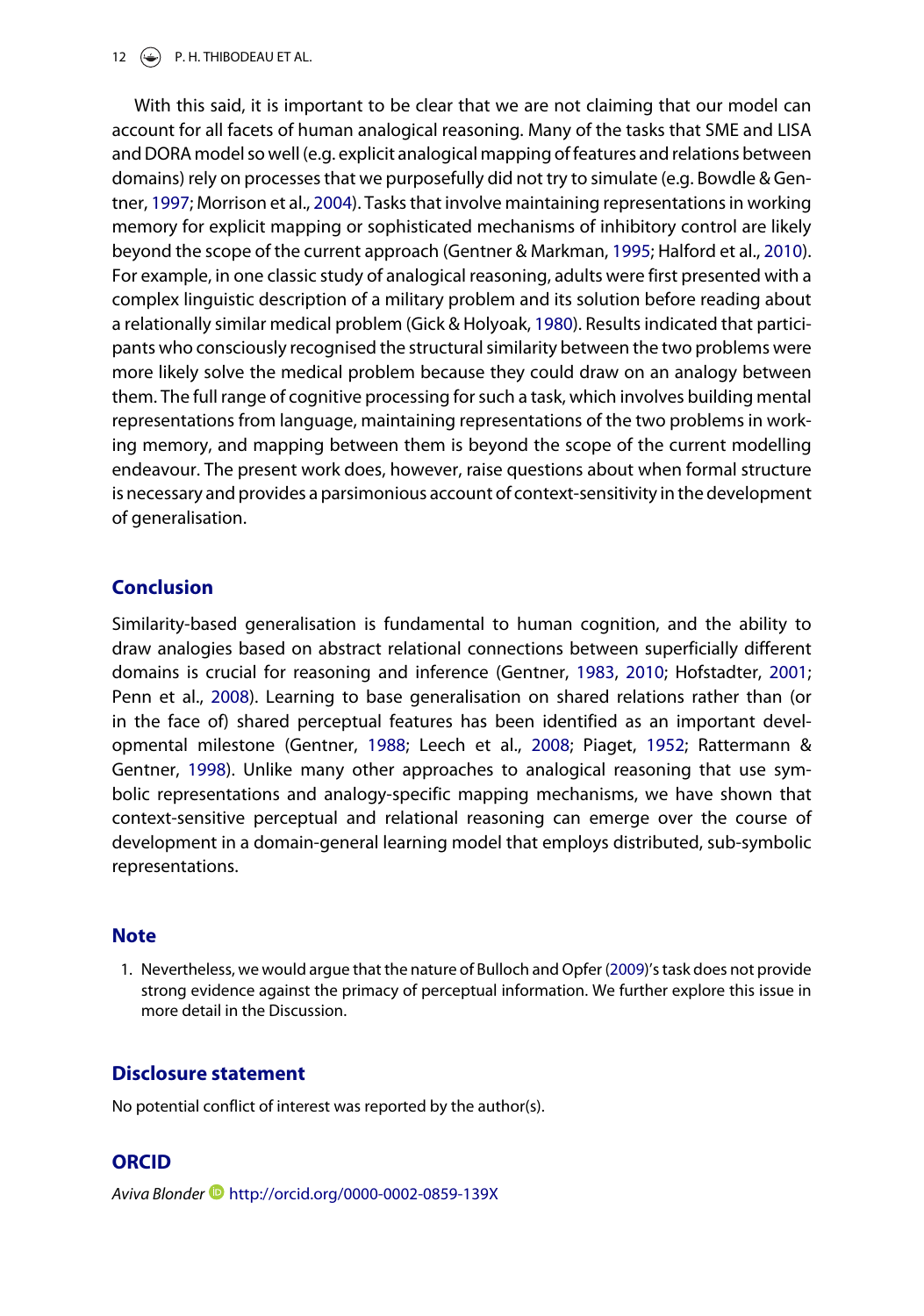# **References**

- <span id="page-12-3"></span>Badger, J. R., & Shapiro, L. R. [\(2012\)](#page-1-0). Evidence of a transition from perceptual to category induction in 3- to 9-year old children. *Journal of Experimental Child Psychology*, *113*, 131–146.
- <span id="page-12-20"></span>Bowdle, B., & Gentner, D. [\(1997\)](#page-11-1). Informativity and asymmetry in comparisons. *Cognitive Psychology*, *34*, 244–286.
- <span id="page-12-16"></span>Bulloch, M. J., & Opfer, J. E. [\(2009\)](#page-2-0). What makes relational reasoning smart? Revisiting the perceptualto-relational shift in the development of generalization. *Developmental Science*, *12*, 114–122.
- <span id="page-12-0"></span>Deng, W., & Sloutsky, V. M. [\(2016\)](#page-0-3). Selective attention, diffused attention, and the development of categorization. *Cognitive Psychology*, *91*, 24–62.
- <span id="page-12-10"></span>Doumas, L. A. A., Morrison, R. G., & Richland, L. E. [\(2018\)](#page-1-1). Individual differences in relational learning and analogical reasoning: A computational model of longitudinal change. *Frontiers in Psychology*, *9*, 1235.
- <span id="page-12-14"></span>Doumas, L., Hummel, J., & Sandhofer, C. [\(2008\)](#page-2-1). A theory of the discovery and predication of relational concepts. *Psychological Review*, *115*, 1–43.
- <span id="page-12-9"></span>Falkenhainer, B., Forbus, K. D., & Gentner, D. [\(1989\)](#page-1-2). The structure-mapping engine: Algorithm and examples. *Artificial Intelligence*, *41*, 1–63.
- <span id="page-12-18"></span>Flusberg, S. J., & McClelland, J. L. [\(2014\)](#page-4-1). Connectionism and the emergence of mind. *Oxford University Press Handbook of Cognitive Science (online version)*.
- <span id="page-12-17"></span>Flusberg, S. J., Thibodeau, P. H., Sternberg, D. A., & Glick, J. J. [\(2010\)](#page-3-2). A connectionist approach to embodied conceptual metaphor. *Frontiers in Psychology*, *1*, 12.
- <span id="page-12-8"></span>Gentner, D. [\(1983\)](#page-1-3). Structure-mapping: A theoretical framework for analogy. *Cognitive Science*, *7* , 155–170.
- <span id="page-12-1"></span>Gentner, D. [\(1988\)](#page-0-4). Metaphor as structure mapping: The relational shift. *Child Development*, *59*, 47–59.
- <span id="page-12-23"></span>Gentner, D. [\(2010\)](#page-11-2). Bootstrapping the mind: Analogical processes and symbol systems. *Cognitive Science*, *34*, 752–775.
- <span id="page-12-15"></span>Gentner, D., & Forbus, K. D. [\(2011\)](#page-2-2). Computational models of analogy. *WIRES Cognitive Science*, *2*, 266–276.
- <span id="page-12-21"></span>Gentner, D., & Markman, A. B. [\(1995\)](#page-11-3). Analogy-based reasoning in connectionism. In M. Arbib (Ed.), *The handbook of brain theory and neural networks* (pp. 91–93). Cambridge, MA: MIT Press.
- <span id="page-12-12"></span>Gentner, D., & Rattermann, M. J. [\(1991\)](#page-1-4). Language and the career of similarity. In S. A. Gelman & J. P. Byrnes (Eds.), *Perspectives on thought and lanauge: Interrelations in development* (pp. 225–277). London: Cambridge University Press.
- <span id="page-12-4"></span>Gentner, D., & Rattermann, M. J. [\(1998\)](#page-1-5). Deep thinking in children: The case for knowledge change in analogical development. *Behavioral and Brain Sciences*, *21*(6), 837–838. [doi:10.1017/S0140525X9829176X](https://doi.org/10.1017/S0140525X9829176X)
- <span id="page-12-11"></span>Gentner, D., Rattermann, M. J., Markman, A. B., & Kotovsky, L. [\(1995\)](#page-1-6). Two forces in the development of relational similarity. In T. J. Simon, & G. S. Halford (Eds.), *Developing cognitive competence: New approaches to process modeling* (pp. 263–313). Hillsdale, NJ: LEA.
- <span id="page-12-22"></span>Gick, M. L., & Holyoak, K. J. [\(1980\)](#page-11-4). Analogical problem solving. *Cognitive Psychology*, *12*, 306–355.
- <span id="page-12-13"></span>Goswami, U. [\(1995\)](#page-1-7). Transitive relational mappings in three and four year olds: The analogy of Goldilocks and the three bears. *Child Development*, *66*, 877–892.
- <span id="page-12-6"></span>Goswami, U. [\(1996\)](#page-1-8). Analogical reasoning in cognitive development. In H. Reese (Ed.), *Advances in child development and behavior* (pp. 92–135). San Diego, CA: Academic Press.
- <span id="page-12-2"></span>Goswami, U., & Brown, A. L. [\(1990\)](#page-0-5). Melting chocolate and melting snowmen: Analogical reasoning and causal relations. *Cognition*, *35*(1), 69–95.
- <span id="page-12-7"></span>Halford, G. S., Wilson, W. H., & Phillips, S. [\(2010\)](#page-1-9). Relational knowledge: The foundation of higher cognition. *Trends in Cognitive Sciences*, *14*(11), 497–505.
- <span id="page-12-5"></span>Hayes, B. K., & Thompson, S. P. [\(2007\)](#page-1-10). Causal relations and feature similarity in children's inductive reasoning. *Journal of Experimental Psychology: General*, *136*, 470–484.
- <span id="page-12-19"></span>Hinton, G. [\(1986\)](#page-6-0). Learning distributed representations of concepts. In *Proceedings of the eighth annual conference of the cognitive science society* (pp. 1–12). Hillsdale, NJ: Erlbaum.
- <span id="page-12-24"></span>Hofstadter, D. [\(2001\)](#page-11-5). Analogy as the core of cognition. In D. Gentner, K. Holyoak, & B. Kokinov (Eds.), *The analogical mind: Perspectives from cognitive science* (pp. 499–538). Cambridge, MA: MIT Press.